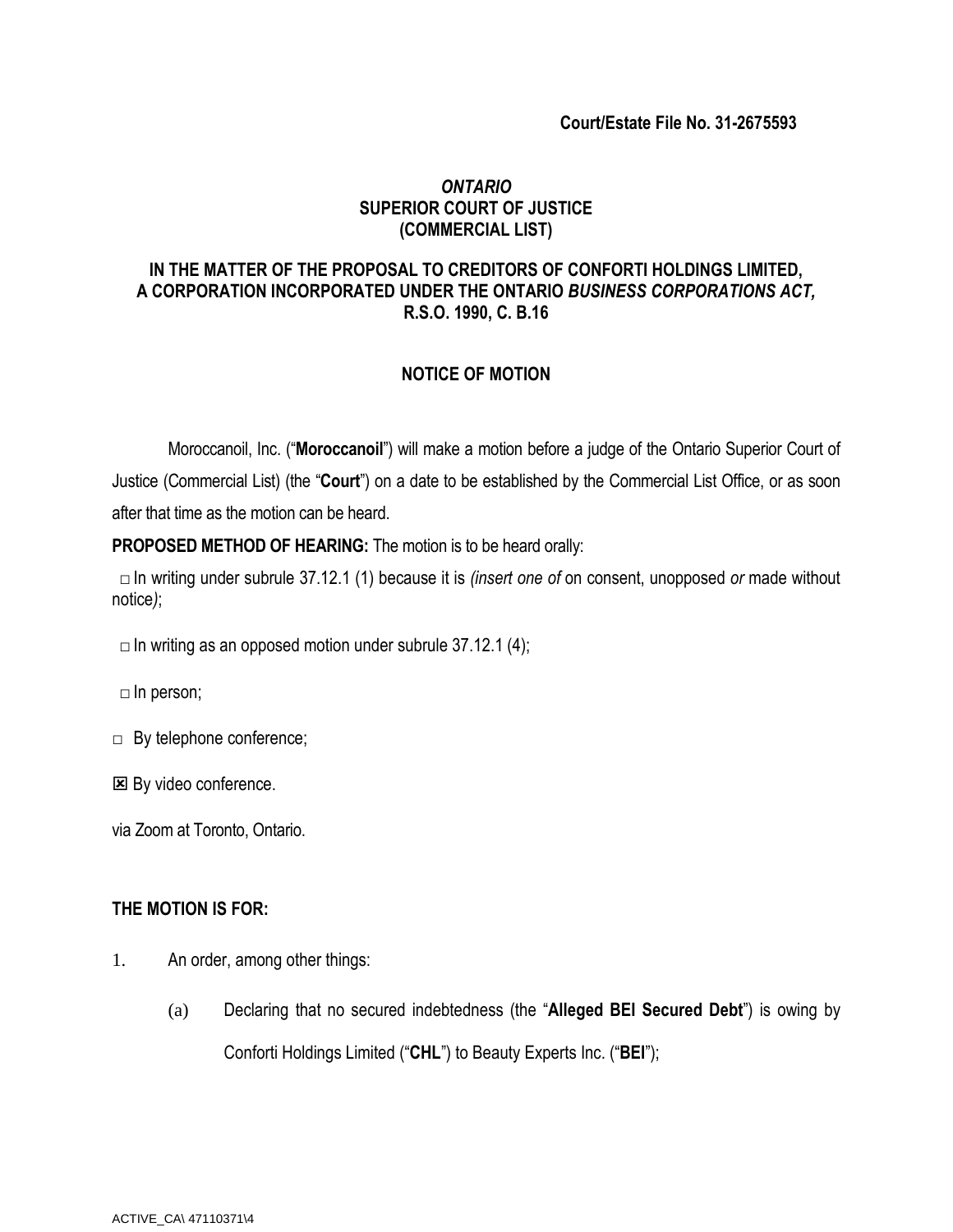- (b) Prohibiting CHL from accepting a credit bid from Cicaplus Ltd. ("**Cicaplus**") or any nominee of Cicaplus of the Alleged BEI Secured Debt under an asset purchase agreement dated as of May 5, 2021 (the "**Original APA**"), as amended by a bid form and amendment dated as of July 15, 2021 (the "**Amendment**" together with the Original APA, the "**Amended APA**"); and
- $(c)$  In the alternative to (b) above, making the approval of the transaction contemplated by the Amended APA subject to the condition that Cicaplus pay the amount of the purchase price represented by the Alleged BEI Secured in cash instead of by way of credit bid.
- 2. Such further and other relief as counsel may advise and as this Honourable Court deems just.

# **THE GROUNDS FOR THIS MOTION ARE**

#### *Background to the Relationship Between Moroccanoil and CHL*

1. Moroccanoil produces and distributes a popular line of hair care products in over sixty countries, including the United States and Canada.

2. In or around 2009, Moroccanoil began receiving reports of counterfeit Moroccanoil Oil Treatment products appearing at various retail locations throughout the United States and Canada;

3. After tracing counterfeit Moroccanoil products to salons owned by Salon Distribution, Inc. (hereafter included in the definition of CHL) and Tony Conforti ("**Conforti**"), Moroccanoil sued CHL and Conforti in New Jersey in 2011 (the "**2011 Litigation**");

4. Salon Distribution, Inc. is a predecessor by amalgamation to CHL;

5. CHL, BEI, and Cicaplus are all entities controlled either directly or indirectly by Conforti;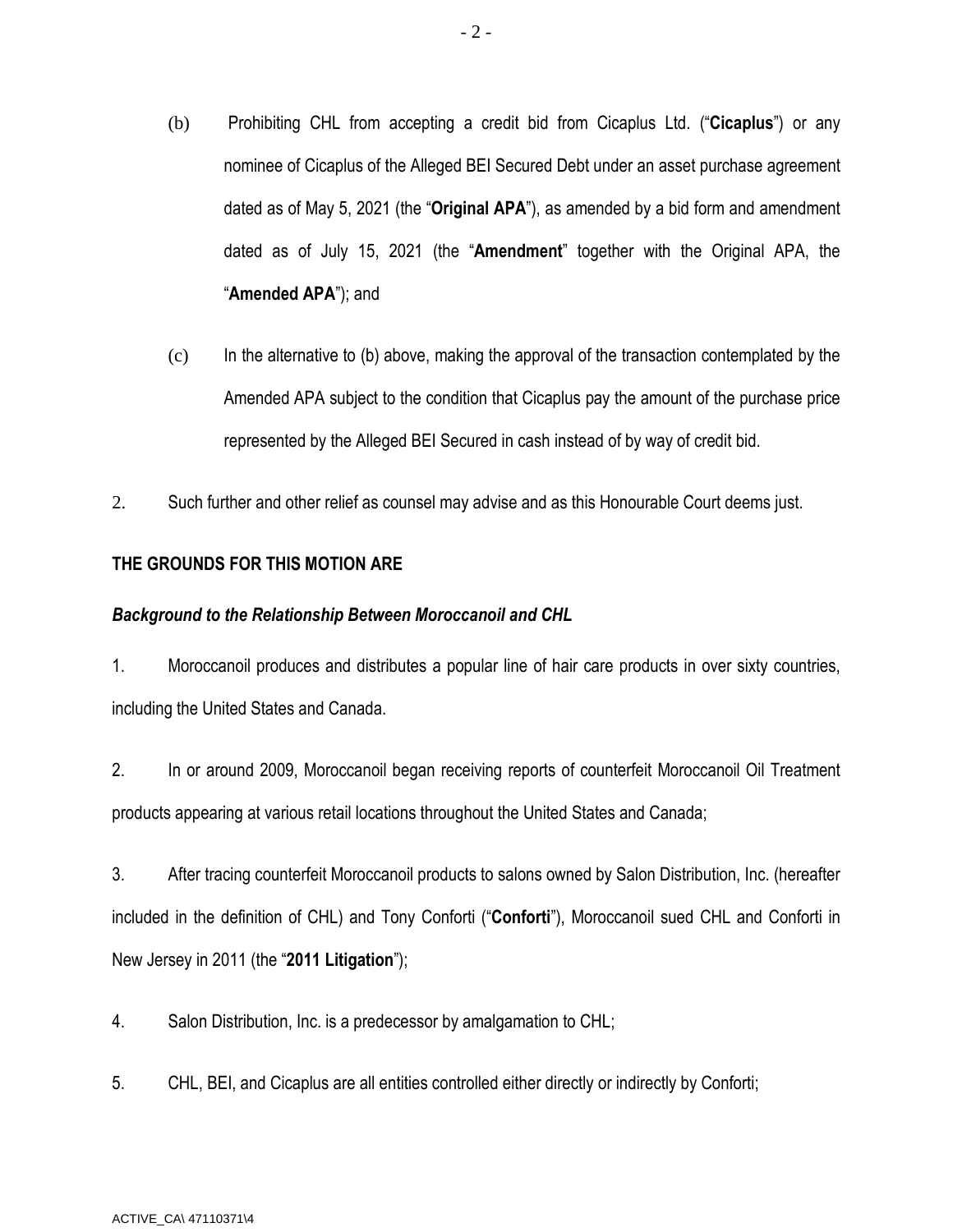6. On July 15, 2013, Salon Distribution, Inc. and Conforti entered into a settlement agreement with Moroccanoil to resolve the 2011 Litigation (the "**Agreement**");

7. Conforti falsely signed the agreement as Salon Distribution, Inc., an entity that did not exist at the time (as it had by then amalgamated into CHL), and then warranted that Salon Distribution, Inc. had the right and power to sign the Agreement. Conforti would conceal the amalgamation of CHL from Moroccanoil for over six years;

8. Moroccanoil subsequently learned that Salon Distribution, Inc. (now CHL) and Conforti had breached the Agreement and sold or otherwise transferred a significant quantity of Moroccanoil products to an unauthorized retail store in Macau;

9. In April 2015, Moroccanoil filed its first Motion to Enforce with the United States District Court District of New Jersey (the "**NJ Court**") on the basis, among other things, that CHL and Conforti breached the Agreement by reselling or otherwise transferring large quantities of Moroccanoil products, either directly or indirectly, to an unauthorized retail store (the "**New Jersey Proceedings**");

10. Conforti and CHL opposed and filed an affirmative Cross-Motion to Enforce Settlement Agreement in August 2015 (the "**CHL Motion**");

11. The NJ Court preliminarily denied the motions as premature, and assigned Magistrate Judge Hammer to oversee discovery;

12. The parties engaged in written and oral discovery as directed by the NJ Court;

13. As of the date hereof the New Jersey Proceedings are stayed, pending the filing of Morocconoil's claims against CHL with this Honourable Court so that they may be dealt with in these bankruptcy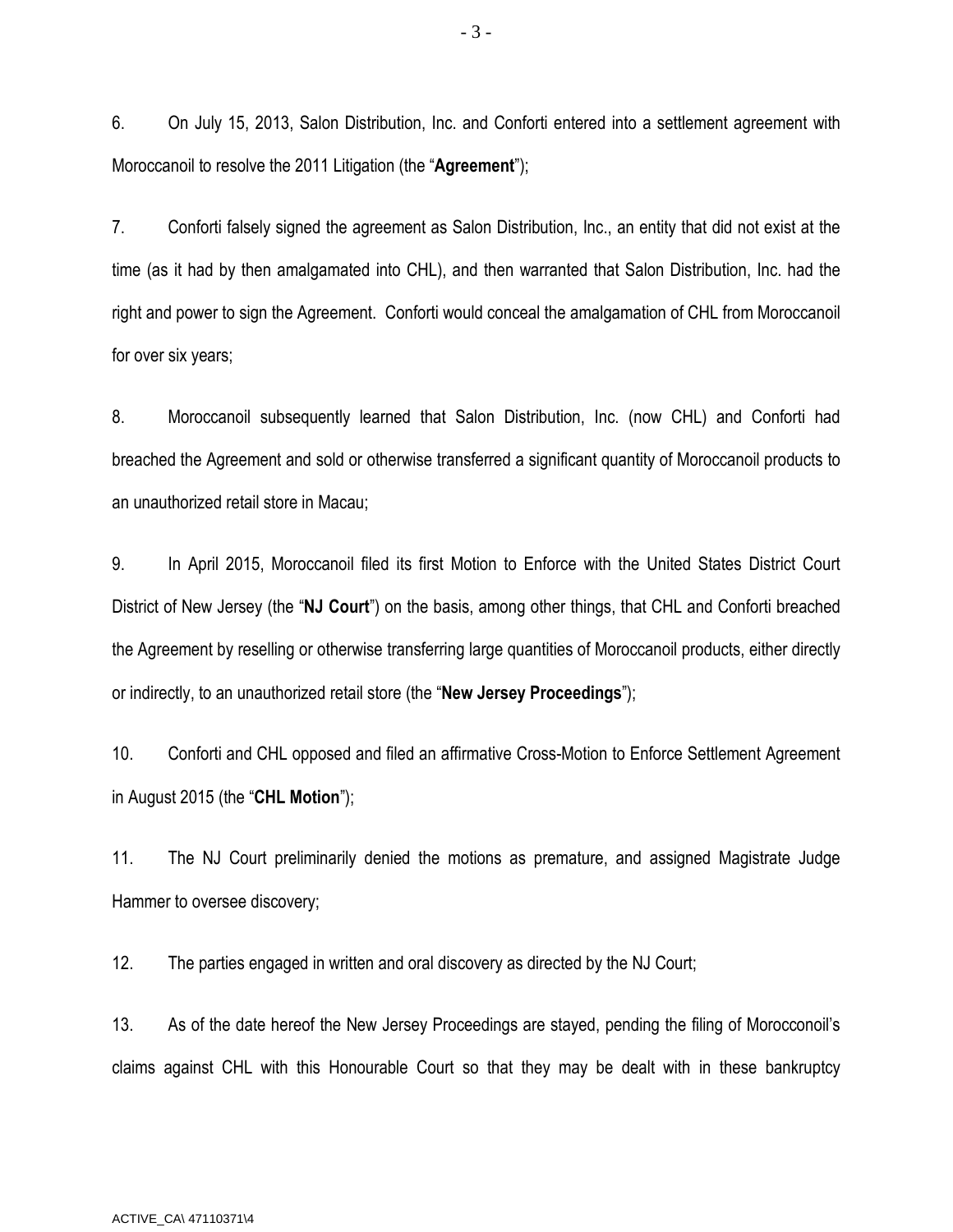proceedings. That being said the parties have made substantial headway in the proceedings including with respect to discovery;

14. The result of discovery to date are clear, Moroccanoil is entitled to the following amounts in the New Jersey Proceedings: (A) "Purchase Requirement Damages" of \$374,279 for unfulfilled purchases; (B) liquidated damages of \$860,000 for diversion; (C) reimbursement of legal fees in the amount \$1,237,465.00; and, (D) applicable interest in the amount of \$336,013.12;

### *CHL Files NOI Proceedings*

15. Moroccanoil is one of the largest unsecured creditors of CHL, if not the largest;

16. CHL filed a Notice of Intention to Make a Proposal (the "**NOI**") under Division 1 of *the Bankruptcy and Insolvency Act* (Canada) on September 28, 2020;

17. Pursuant to Section 50.4(1) of the BIA, as part of the filing of its NOI, CHL was required to prepare a list of the names of its creditors with claims amounting to two hundred and fifty dollars or more (the "**Initial Creditor List**");

18. Pursuant to Section 50.4(6), within five days of the filing of the NOI, the proposal trustee (the "**Proposal Trustee**") was required to send to every known creditor notice of the filing of the NOI along with a copy of the Initial Creditor List;

19. Despite the legislative requirements noted above, CHL failed to include Moroccanoil on the Initial Creditor List submitted in filing the NOI and Moroccanoil did not receive notice of the filing of the NOI;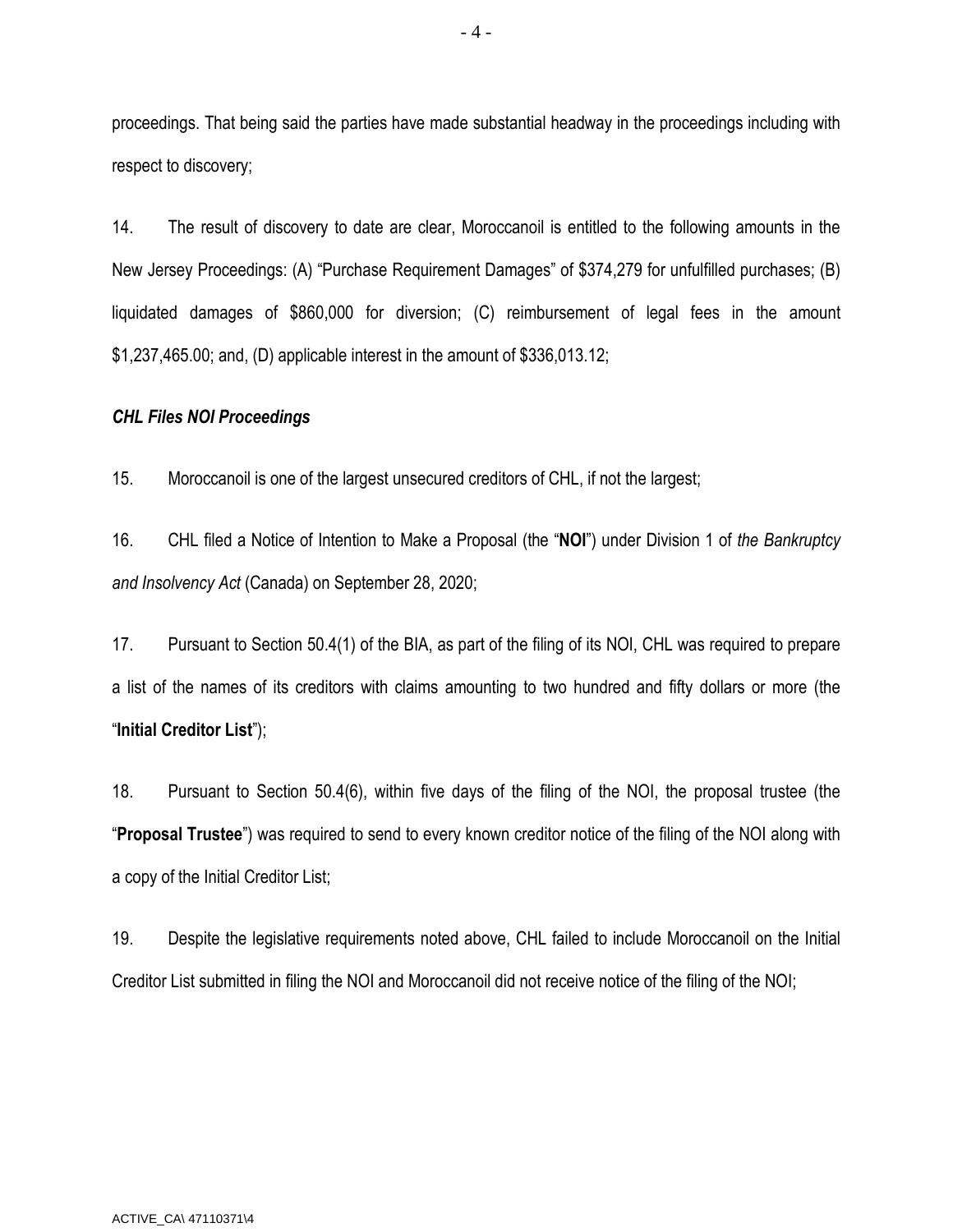20. Despite the fact that the New Jersey Proceedings were ongoing, with multiple steps taken during this period including the hearing of certain motions**,** the NOI proceedings were not disclosed to Moroccanoil or the New Jersey Court;

21. On June 7, 2021, as it was preparing for a deposition of CHL, Moroccanoil first learned of the NOI proceedings, more than eight months after the NOI was filed;

#### *The Sales Process Hearing*

22. CHL's failure to provide notice to Moroccanoil of the NOI proceedings despite the legislative requirement to do so has had significant consequences;

23. Among other things, Moroccanoil was not provided notice of, or given the opportunity to participate and make submissions with respect to the appropriateness of the sale process (the "**Sale Process**") that was approved by Order of the Honourable Justice Conway (the "**Sale Process Order**") on May 14, 2021 for CHL's head office located at 7755 Warden Avenue, Markham, Ontario (the "**Warden Property**");

24. The Warden Property is CHL's most significant asset;

#### *The Sale Process*

25. The Sale Process Order included approval of a stalking horse bid submitted by Cicaplus pursuant to the Original APA that was based on a "credit bid" of, among other things, the Alleged BEI Secured Debt;

26. After the Sale Process Order was granted, the Proposal Trustee commenced the Sale Process;

27. Moroccanoil understands that as part of the Sale Process, the Proposal Trustee received a number of qualifying bids in addition to the Original APA submitted by Cicaplus;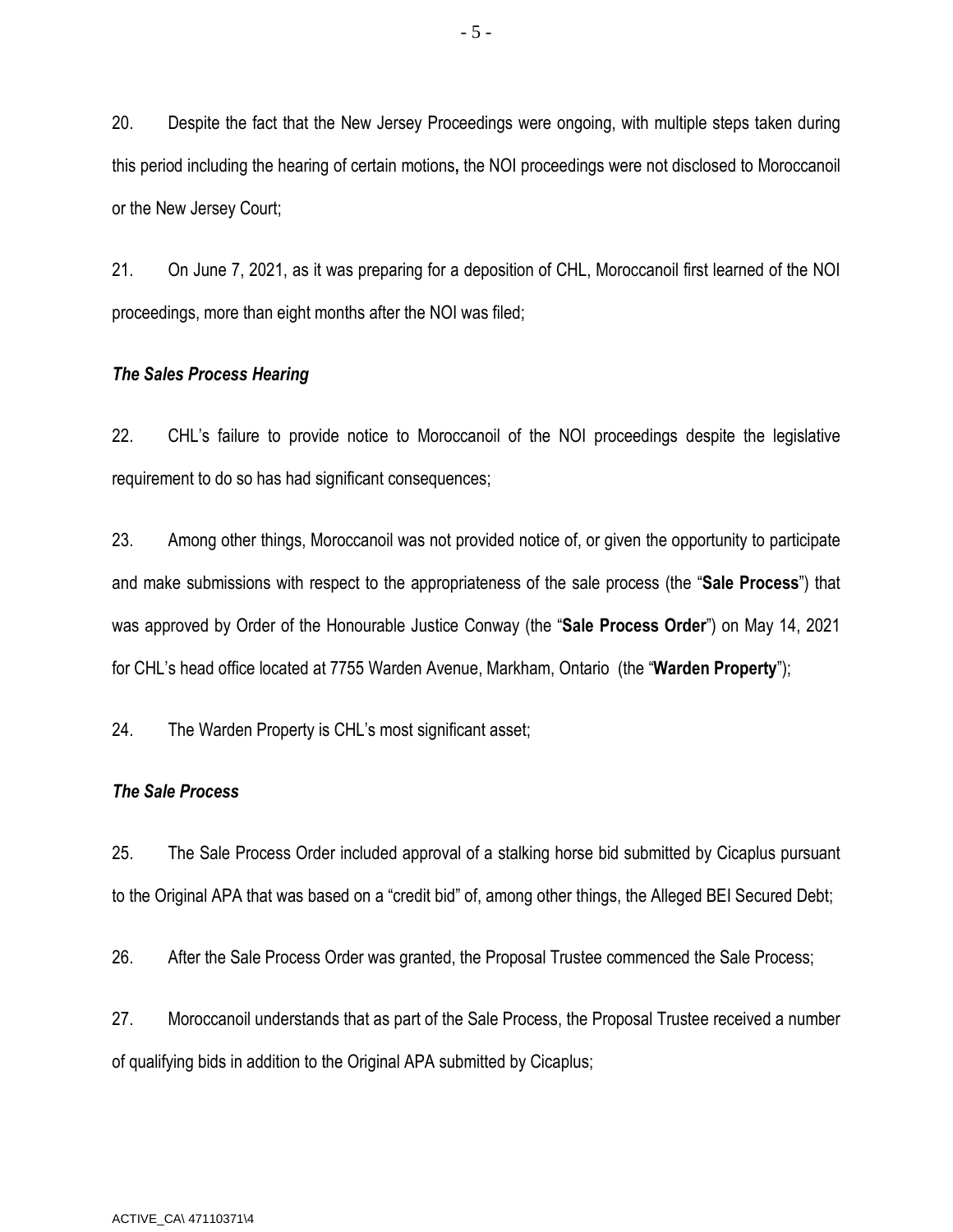28. An auction amongst qualified bidders was held on July 15, 2021;

29. At the conclusion of the auction, Cicaplus was the successful bidder, having submitted the highest bid as documented by the Amended APA;

30. As with the Original APA, the Amended APA includes a credit bid of the Alleged BEI Secured Debt;

## *The Alleged BEI Secured Debt*

31. Based on the fifth report of the Proposal Trustee dated August 13, 2021, Moroccanoil understands that the Alleged BEI Secured Debt is valued at \$1,500,000;

32. As part of the New Jersey Proceedings, Moroccanoil received detailed financial disclosure (the "**Financial Information**") regarding CHL's business, including profit and loss statements, balance sheets, general ledgers and trial balances;

33. The Financial Information did not disclose the existence of the Alleged BEI Secured Debt;

34. In Support of the Alleged BEI Secured Debt, the Proposal Trustee has provided Moroccanoil with a "schedule of compensation" that was presumably prepared by Conforti (the "**Schedule of Compensation**");

35. The Schedule of Compensation is one page, undated and provides no evidentiary support for the Alleged BEI Secured Debt;

36. The Alleged BEI Secured Debt does not appear to be *bona fide* and there is no evidence in the record that it represents the value received by CHL;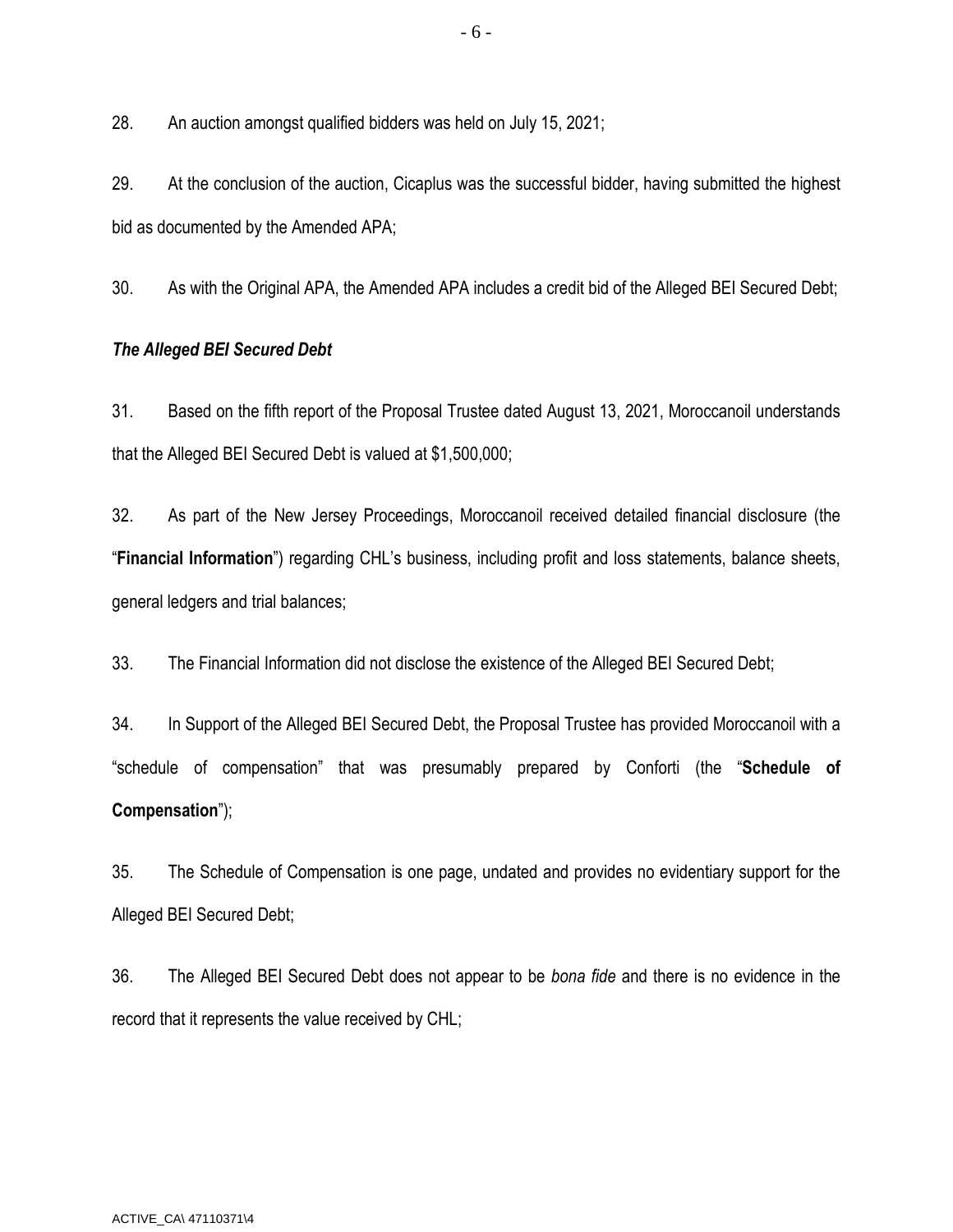# *General*

37. Those other grounds set out in the Berube-Cote Affidavit and the Riedel Affidavit and the exhibits thereto;

38. The provisions of the BIA, including Section 4.2, 95 and 96 thereof;

39. The provisions of the *Fraudulent Conveyances Act*, R.S.O. 1990, c. F.29, including Section 2;

40. The provisions of the *Assignments and Preferences Act*, R.S.O. 1990, c. A.33, including Section 4;

41. The inherent and equitable jurisdiction of this Honourable Court;

42. Such further and other grounds as counsel for Moroccanoil may advise and this Honourable Court may permit.

## **DOCUMENTARY EVIDENCE**

43. The following documentary evidence will be used at the hearing of the motion:

- (a) The affidavit of Marie-Eve Berube-Cote to be filed (the "**Berube-Cote Affidavit**");
- (b) The affidavit of Mark Riedel to be filed (the "**Riedel Affidavit**");
- (c) Such further and other materials as counsel for the Moroccanoil may advise and as this Honourable Court may permit.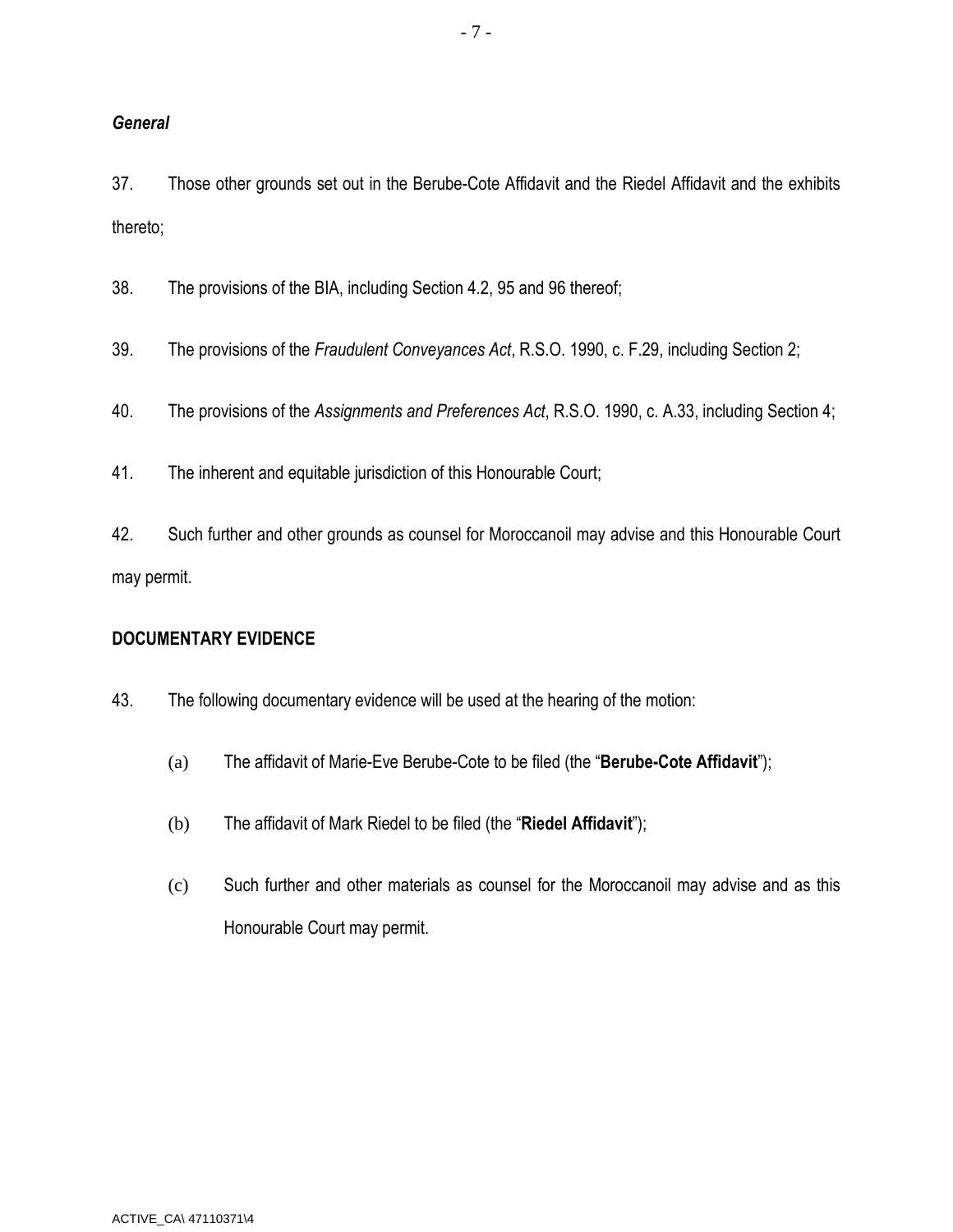Date: August 20, 2021 **GOWLING WLG (CANADA) LLP**  1 First Canadian Place 100 King Street West, Suite 1600 Toronto ON M5X 1G5

> **Clifton P. Prophet** (LSO#: 34845K) Tel: 416-862-3509 Email: clifton.prophet@gowlingwlg.com

**Thomas Gertner** (LSO#: 67756S) Tel: 416-369-4618 Email: [thomas.gertner@gowlingwlg.com](mailto:thomas.gertner@gowlingwlg.com)

*Lawyers for Moroccanoil, Inc.*